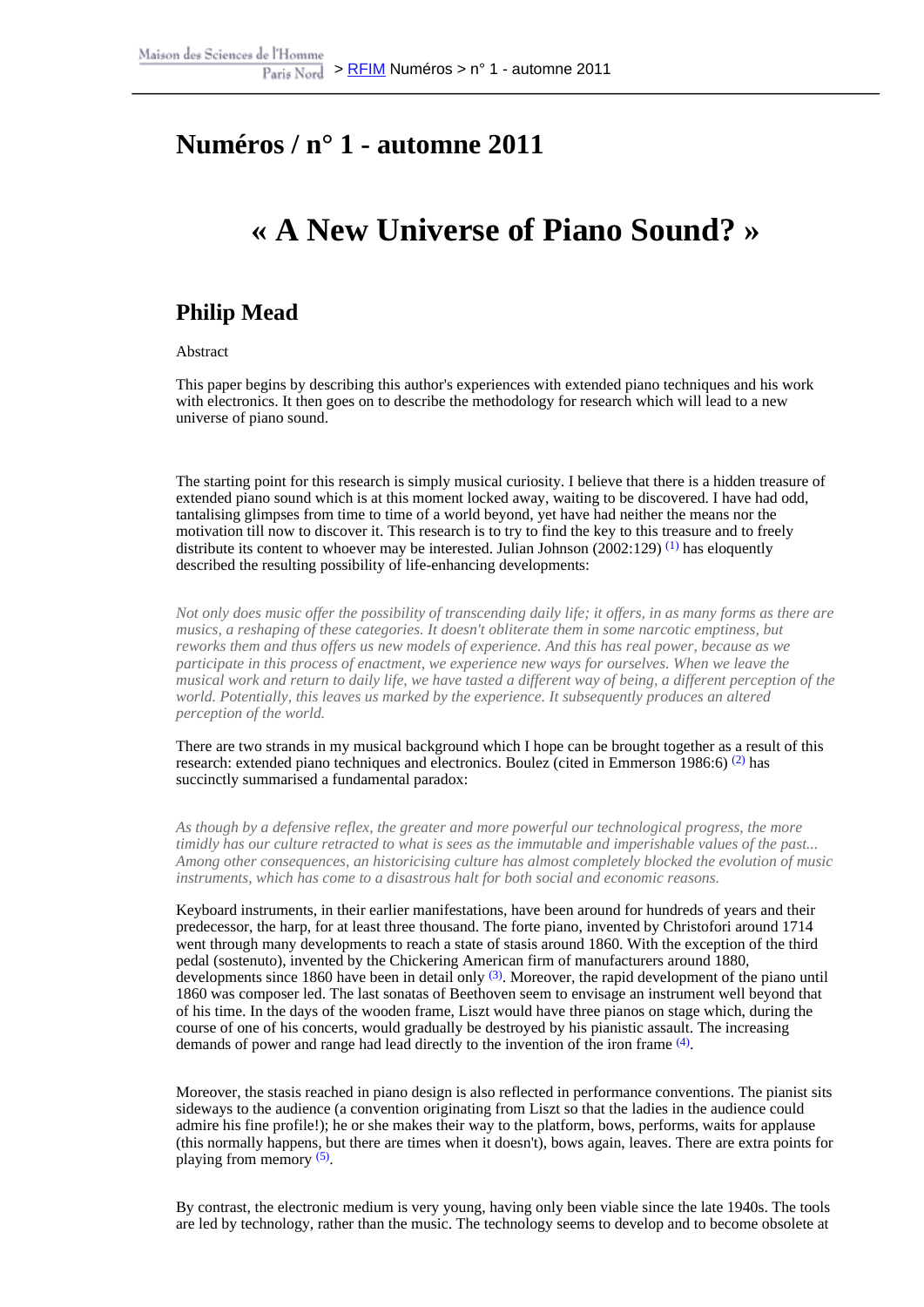a bewildering rate. Jerry Hunt (cited in Austin 1991:109)  $(6)$  has argued powerfully that the composer must go along with it:

*Suddenly, you're just plain forced to make the change. The standards change around you. You don't have any choice. It isn't even a question of wanting to stay in an older technology. You've got to go forwards, because there isn't anything to support the older technology. All the support networks fall away from it (7) .*

## **1. Some personal experiences**

I first became fascinated by extended techniques on the piano when I gave the first British performance of

**Makrokosmos** 

Other notable performances that I was involved in, which used some of these techniques was in 1983, when I gave the first British performance of the Stockhausen's *Piano Piece XIII*, after having studied it with the Stockhausen family, and the London premiere of Henry Cowell's *Piano Concerto* with the BBC Symphony Orchestra at the Barbican in 2003. This latter piece was a challenge. The score is little more than a sketch ? all the notes are there, but few indications of how to play them. Furthermore, the whole pianistic discourse is in clusters. In order to create some variety in this rather prolix way of playing I investigated the different ways one could play a cluster and found, by weighting the arm differently for instance, that there is a whole world of different sounds that can be obtained.

This was all quite explainable. But I also had some tantalising moments of discovering sounds which I could not explain. In Chris Dench's *Passing Bells: Night* there is one moment where a low C is played with a quiet A, a third below which creates extraordinary overtones. There is a very strange sound, with the final three-note chord of Horacio Vaggione's recent piece *Gymel IV*, which creates an unusual sound. Why is this? It is not enough to simply recognise that this happens, I want to know why it happens, and at the moment there are no answers. As Luc Vaes has explained in his recent (2009) PhD thesis *Extended Piano Techniques* there has been a surprisingly little scholarly work written about extended techniques on the piano. His thesis magnificently sums up the history, its techniques and the present state of knowledge about the subject and would be the main springboard for my own investigations.

During the same period, I was heavily involved in commissioning pieces for solo piano and electronics. These nearly always used the piano conventionally. (An exception being Simon Emmerson's *Piano Piece 4*, see [addendum 1,](http://revues.mshparisnord.org/rfim/index.php?id=168&file=1) ex. 23.) The relationship between electronics and piano, however, varies with each piece: in Javier Alvarez's *Papalotl*, to create a "larger" piano; in Jonathan Harvey's *Tombeau de Messiaen* ([addendum 1,](http://revues.mshparisnord.org/rfim/index.php?id=168&file=1) ex. 21), a play on two different tuning systems; and in Denis Smalley's fine work *Piano Nets*, a subtle interplay of different relationships.

The most integrated relationship is that by Vaggione, where there is a synergetic process where all elements are fused into one. An extraordinary sense of unity pervades his work:

*I generally use sampled sounds of the instruments played live as material to be processed by digital means, including analysis-resynthesis techniques. The main reason for this is that it allows the source instruments to shift to the electroacoustic world, that is to extend their range and their virtual palette of possibilities, sometimes carrying them as far as to be cut from their origins, whilst at other times* managing to retain some of their original energetic, gestural, or morphological features <sup>(8)</sup>.

With the exception of Vaggione, I began to realise that the most successful combination of piano and electronics was not using the piano conventionally, but by using extended techniques. Denis Smalley, who has only entered this domain once, commented to me that he found it very difficult to match the two timbres of electronic and conventional sounds, and was at great pains during rehearsals to direct balance, weightings, direction and so on. Indeed, the inherent danger could be that "sampled" conventional piano sounds add a certain sameness to the electronic material and restricts the timbral imagination.

# **2. The Extended Piano Research Project**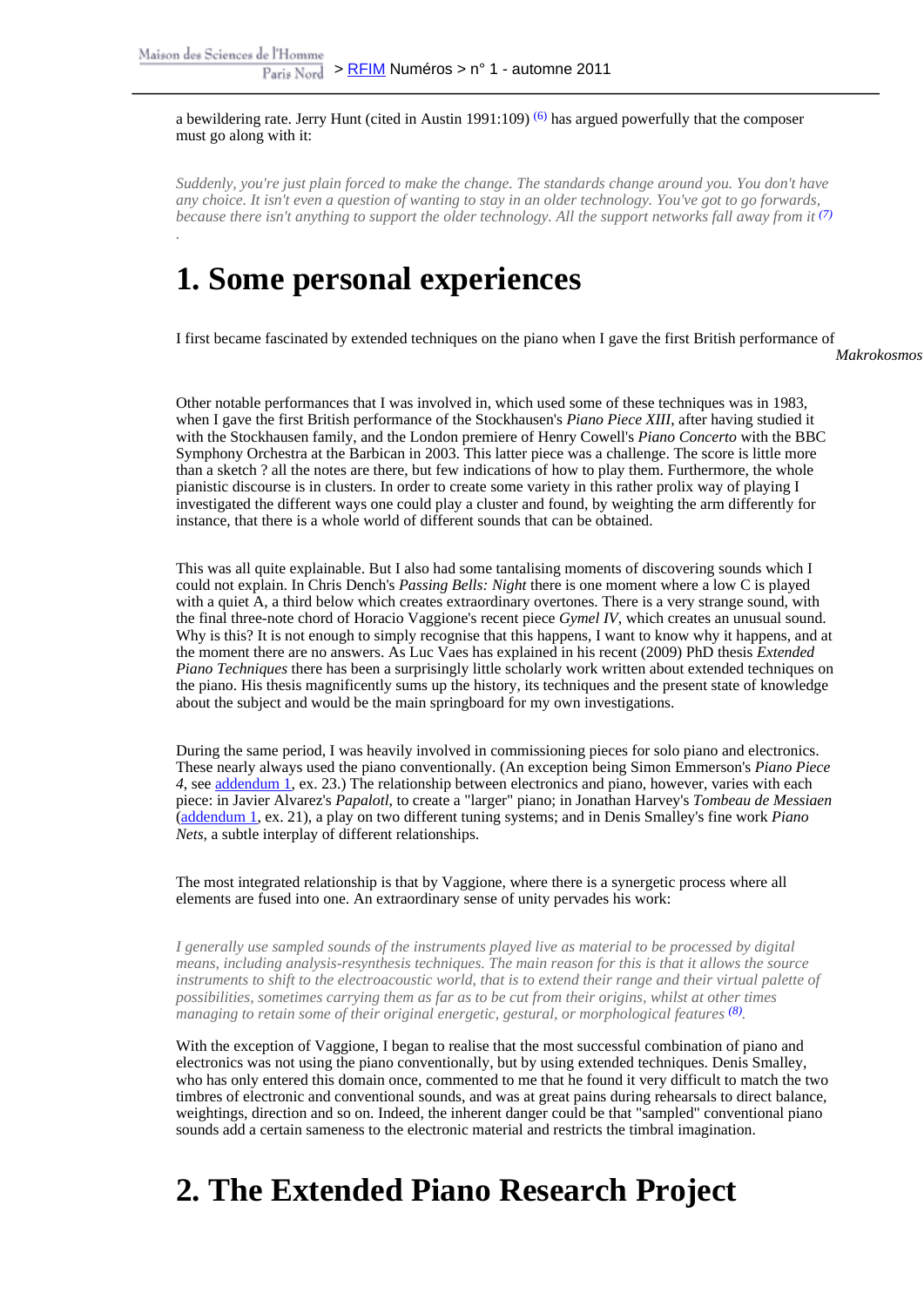So is it, therefore, possible to create a new pianistic language of "extended" sounds which ally themselves naturally with electronic sounds? I believe there is. For this research, I will deliberately restrict myself to the use of the finger only. Of course, there is a whole world of timbres to be obtained by means of "preparation" ? with screws as in Cage, or other objects as in Crumb, but I prefer to be restrictive. This will enable me to thoroughly explore this one area which is less tangible and possibly more subtle and artistic.

The research questions to be addressed are as follows:

1.

Why do extended sounds have a different quality to normal sounds? What is the nature of the difference? What are the acoustical properties of these sounds?

2.

Can these sounds combine with electronic sounds in a meaningful way? Is there some as-yet unknown acoustical link between the two types of sounds, hitherto unexplained?

3.

How far are these sounds on the piano the result of the characteristics and quirks of individual pianos, and how far generic?

- 4. Can these sounds be quantifiable into general principles?
- 5.

Is it possible, having answered these questions, to create a new universe of piano sounds, and a new meaningful pianistic language which could be used by composers?

6.

Can these findings be published in such as way as to be useful to composers writing new works?

The research will involve four institutions. (See [addendum 3,](http://revues.mshparisnord.org/rfim/index.php?id=167&file=1) Research time line flow chart). I conclude with a brief description of their various interactive roles.

#### **2. 1. First stage: University of Hertfordshire**

A thorough investigation into the possibilities of "extended" techniques on the piano using the fingers only, with research into extant music, interviews with composers and executants and scholarly research.

#### **2. 2. Second stage : Centre de Recherche Informatique et Création Musicale (CICM), University of Paris VIII**

An analysis of the data produced at the University of Hertfordshire and research into electronic sounds. This would mean to perform digital analysis and processing of piano sounds, using techniques such as granular reconstruction, concatenative synthesis, expanded centroid spectral techniques and morphological oriented analysis ? resynthesis (technical information kindly supplied by Horacio Vaggione). A second testing of data pianistically.

### **2. 3. Third stage: De Montfort University**

The data from CICM would be thoroughly explored acoustically to find links between the two sounds world. The data would begin to be put into publishable form. A third testing of data pianistically.

#### **2. 4. Fourth stage: Groupe de recherches musicales, Institut national de l'audiovisuel (Ina-GRM), Paris**

Organisation of seminars and workshops with selected composers, online publishing of analysis on the Acousmographe of works for piano and electronics, ready to publish worldwide.

## **Conclusion**